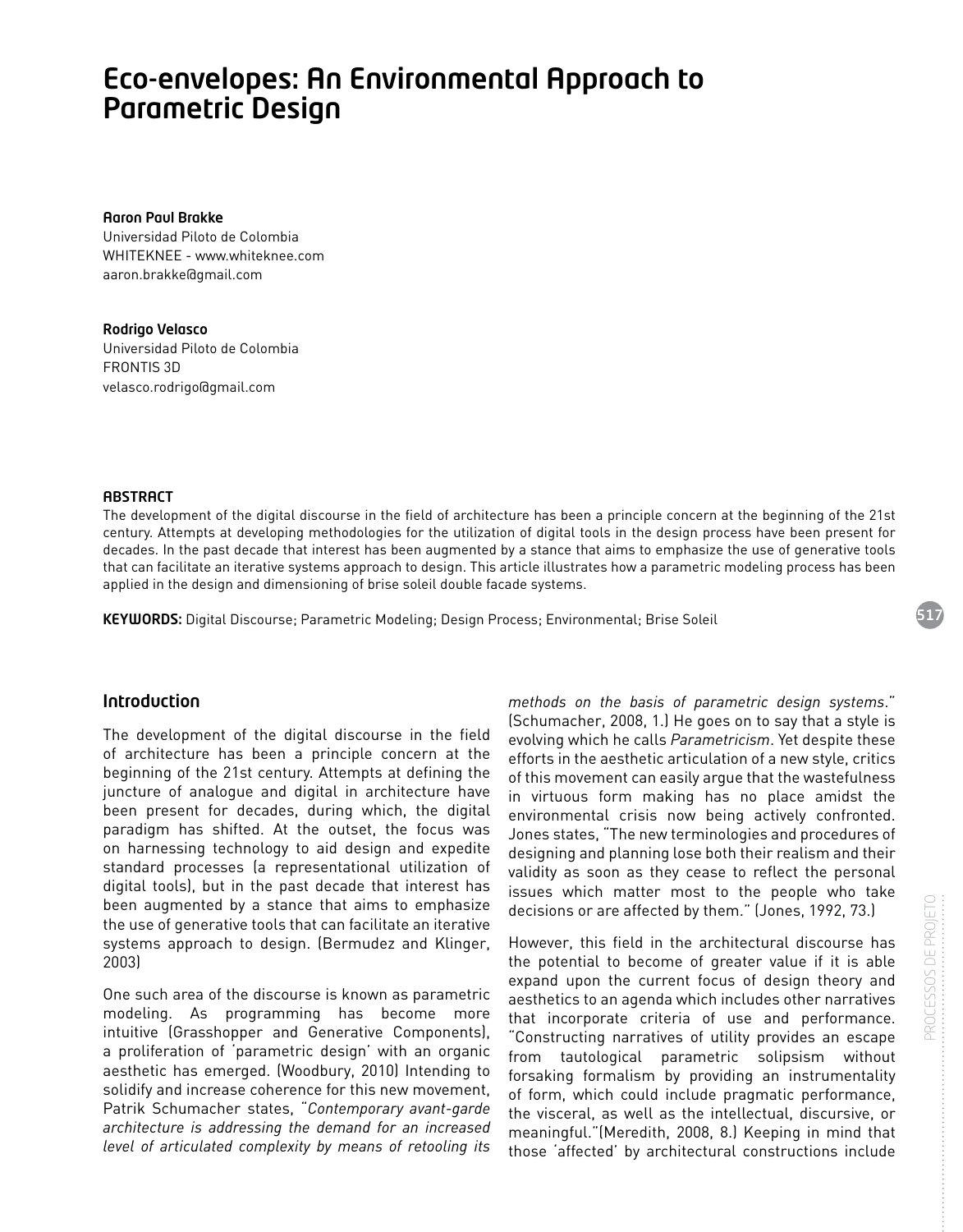518

83% of North Americans who are pro-environment (more than 250,000,000 people in half of one continent), approaching environmental design through parametric modeling could be meaningful on many levels. Considering these circumstances, we ask, "How might digital aptitude aid architects in the quest to develop solutions that mitigate negative environmental impact and strive to achieve maximum performance through the agency of parametric modeling?"

It should be clear that the culmination of research to date will not provide a defined equation which explicitly states the manner to which an ecologically oriented digital design process should be approached. Rather what will be illustrated is how we have gone about using parametric modeling in our exploration of designing and developing brise soleil facade systems which seek a level of high performance. We will illustrate our work through; a research project called Eco-envelopes, through student workshops and through the projects developed at Frontis3D, a Colombian facade design firm led by Velasco. Being that space does not allow for us to delve into detail in each of the areas of exploration listed above, we will try to explain the methodology of the research project. Parts of this methodology are being replicated in the other contexts (not to the level of detail as in the Eco-envelope project), so a brief overview of the other studies will be presented to illustrate a broader range of results. The aim is to present the development to date and offer helpful insight to other designers and educators with agendas that look to create environmentally sensitive structures through the use of digital tools with a parametric sensibility.

#### Eco-Envelopes

The first project to be explained is an ongoing research project which follows an integrated and iterative approach that defines, analyzes and considers a set of parameters which guide the development of a high performance building skin. The structure of this paper is outlined in three steps of development. The phases consist of; 1) Formulation of the problem, 2) Development of a parametric model, and 3) The application of this model.

Three main areas of determining factors: functional, technological and environmental were decided upon in the organization of the design problem. These were chosen to comply with the general approach of the research project which aims for performance with low environmental impact.

Functional Factors: These factors are associated with the manner in which the building envelope functions as a protective barrier and as a mechanism to gain internal comfort. The *functional factors* delineate the degree of comfort that the system regulates in the covered spaces. We have focused on four main aspects for this

factor: thermal control, light transmission, ventilation and soundproofing.

Technological Factors: These factors have to do with the structural system and building technologies used to realize the proposed building envelope, that is, what, and how it is built. We defined four aspects, which include; structural capacity, construction efficiency, safety and durability, and costs and maintenance. These factors determine the degree of articulation of the proposal in terms of technology and construction and define how the performance of the proposed design might be assessed.

Environmental Factors: These variables are related to the global physical environment where the envelope will be located. This includes factors such as sun, wind, energy issues and biodiversity (native plants and/or other living species). These variables provide a structure to measure the system's impact on the surrounding natural environment, which may point toward the resolution of other items, such as; embedded energy, absorbed-emitted thermal energy, local biodiversity and O2 production.



Fig. 1. Definition and relationships among factors, design parameters and types of analysis.

According to the universal configuration rules established above, the parameters for design are divided into three groups: the first relates to the general definition of the envelope, the second group corresponds to the structure, and the third relates to the cladding. Thirteen (13) parameters have been identified to define the design and character of architectural envelopes for tropical climates. These parameters include; location, relative position, surface morphology, scale, structural configuration, grid type, sections of structural work, joints and anchors, structural material, type of closure, permeability, and materials for closure and plant support. The illustration above shows the relationships between the determinants and the proposed design parameters.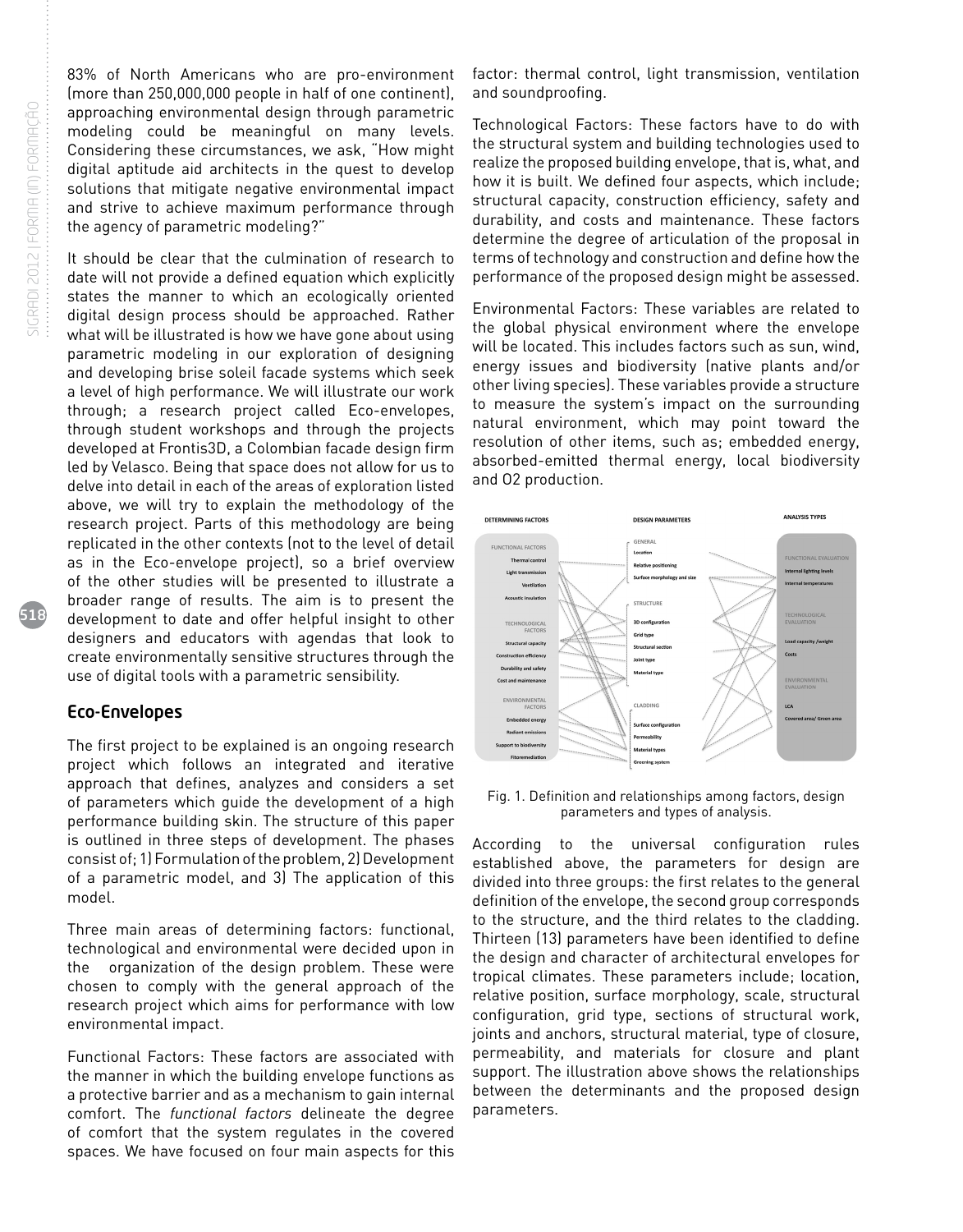

Fig. 2. This diagram shows a definition of structure and design parameters. The names in black indicate a direct relationship to geometrical configurations, which are included in the 3D parametric model definition.

# Development of the Parametric Model

The next step was to further define the variable fields of eight design parameters in which functional and technological behavior could be significantly influenced by their geometrical configurations following the above mentioned organizational structure in which the technological, environmental and functional factors that delineate our particular space for physical configurations were integrated. As previously explained, the design parameters were restricted to three groups, the first corresponding to general conditions, the second to the structure, and the third to the definition of the cladding which was subdivided into internal and external.

The diagram below in Figure 2 shows a further depiction of the design parameters proposed for this research,. The design parameters related to geometry (in black) can be directly controlled from three-dimensional parametric definitions built into Grasshopper within Rhinoceros which produce specific digital models to be evaluated using structural and environmental software packages. Both functional and material variables are defined using a spreadsheet in Excel, where options are linked to specific pre-determined values and computed with the incoming data gathered from evaluations of the 3D model.

# Application

The above-mentioned generic parametric formulation had to be used under the specific conditions of a

particular building envelope. In this case, we chose the west façade of an existing building in Girardot, Colombia. This is a building that hosts the headquarters of the Universidad Piloto de Colombia in that region.

Following the selection of site, functional, technological and environmental factors took particular definitions that in turn fine-tuned the formulation and gave further viability to its application: In terms of functional performance, the climatic conditions of Girardot were studied, and the geometric possibilities of the general formulation applied to that particular façade were evaluated in terms of solar protection and thus avoidance of solar gains. The results were crossed checked with previous FEA analyses for geometric configurations that would be structurally sufficient, and further material characterizations (after LCA analyses for the site) were definitively assigned to the cladding and structural models. As a result, double skin solutions with limited cladding and structural possibilities were evaluated using temperature and CFD simulations. The software utilized was that of the Energy Plus engine via Design Builder as interface. The results of those simulations were compared to simulations of standard solutions used in the region, and the proposed design showed a significantly higher efficiency, noted by approximately 5 degrees Celcius lower in the internal temperature compared to simulations of standard solutions used in the region. (Velasco and Robles, 2011, 539-548.)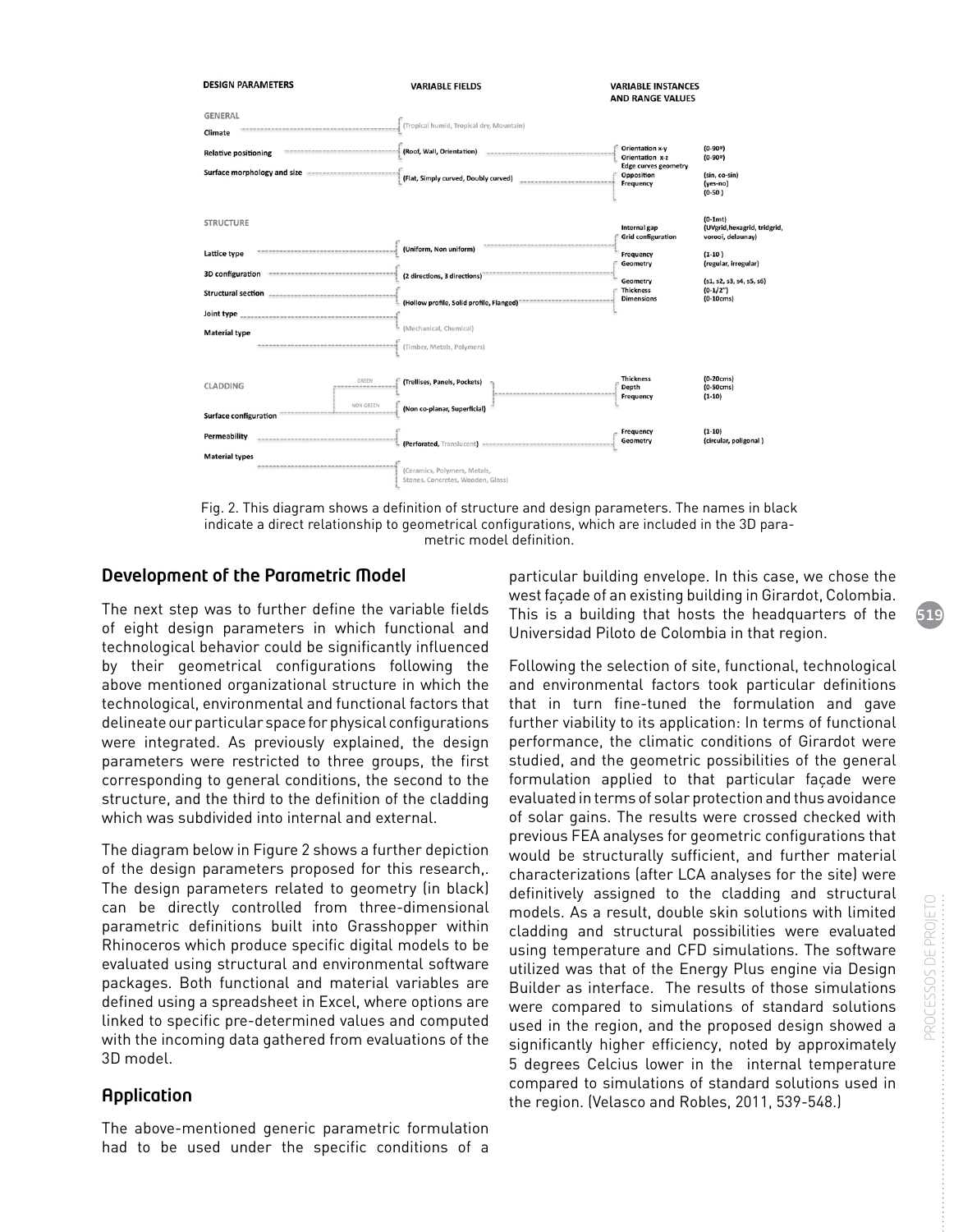

Fig. 3. The process of analyzing the selected parameters and designing to generate high performing solutions.

# Modular Geometric Façade Design Workshop

The courses in which we are working with students to encourage the use of digital tools to deepen their understanding of building performance include TecV which focuses on the building envelope and through several electives that deal with geometry and digital fabrication.

Being that advances in construction technologies and materials are directly linked and enable the creation of new architectures and that the physical envelope divides a building from its exterior environment (building generally implies that a boundary is constructed, i.e. skin), we have decided to focus our attention on the building envelope so that the students begin to understand the dynamic relationship between technology, aesthetic communication, and performance.

The students are asked to do case study research in which they can clearly see that advances in the field of sustainable architecture lead to functional refinement, increased performance and typological specialization. Literature often references techniques that use biological metaphors of complexity and that are articulated as the architectural envelopes. After collecting information and writing about their case studies, the students are then asked to draw and model the selected projects. Generally the students gain an insight into the process that the designers followed which allows the students to develop a deeper understanding of how the projects evolve and are articulated in order to best meet aesthetic and performance criteria.(Fig 4)

After conducting this analysis we ask them to apply their knowledge in a design problem of developing a brise soleil to be used in our local context. The challenge is to limit direct penetration of the sun's rays but allow the best possible apertures so that vision to the exterior is not inhibited. We use sun path diagrams as a first step to analyze the sun's movements and the proportions that we will need to use as parameters in the design of the shading devices (depending on the height and angle of the sun). Then the project is imbued with a geometric definition which aims to create a dynamic modular system. The designs are analyzed with simulations from a variety of software, from 3-d modeling in Google Sketch-up and 3ds Max to programs like Eco-tect and Design Builder. Though time does not allow students to take full advantage of tools like thermal analysis and CFD that these programs offer, they are introduced to the digital tools available and we have seen these same students implement more complex analysis in other projects. Often we have the students develop a 1:1 scale mock-up which further enriches the students understanding of design performance in the brise soleil.

# Frontis3D

The projects developed at Frontis also follow a similar design process. The differentiating factor is that the form of the geometry is developed at a more advanced level and this allows for a more rigorous aesthetic, daylight performance and economic understanding of the projects. As the projects are developed, both computer and physical models are created through the use of digital tools (primary software includes Rhino and the plug-in Grasshopper). Knowledge about fabrication tools and processes and the development of good working relations with fabricators is extremely important so that projects not only meet the design specifications, but come in on time and on budget. (Fig. 5)

## **Conclusions**

This paper presented several cases where parametric design definitions and the use of digital tools assist the development of research and design projects that look for appropriate solutions for building envelopes in hot and humid climates. The process involves the selection of geometrically dependent parameters and their



Fig. 4. Physical models are constructed in tandem with digital models so that students understand various scales.